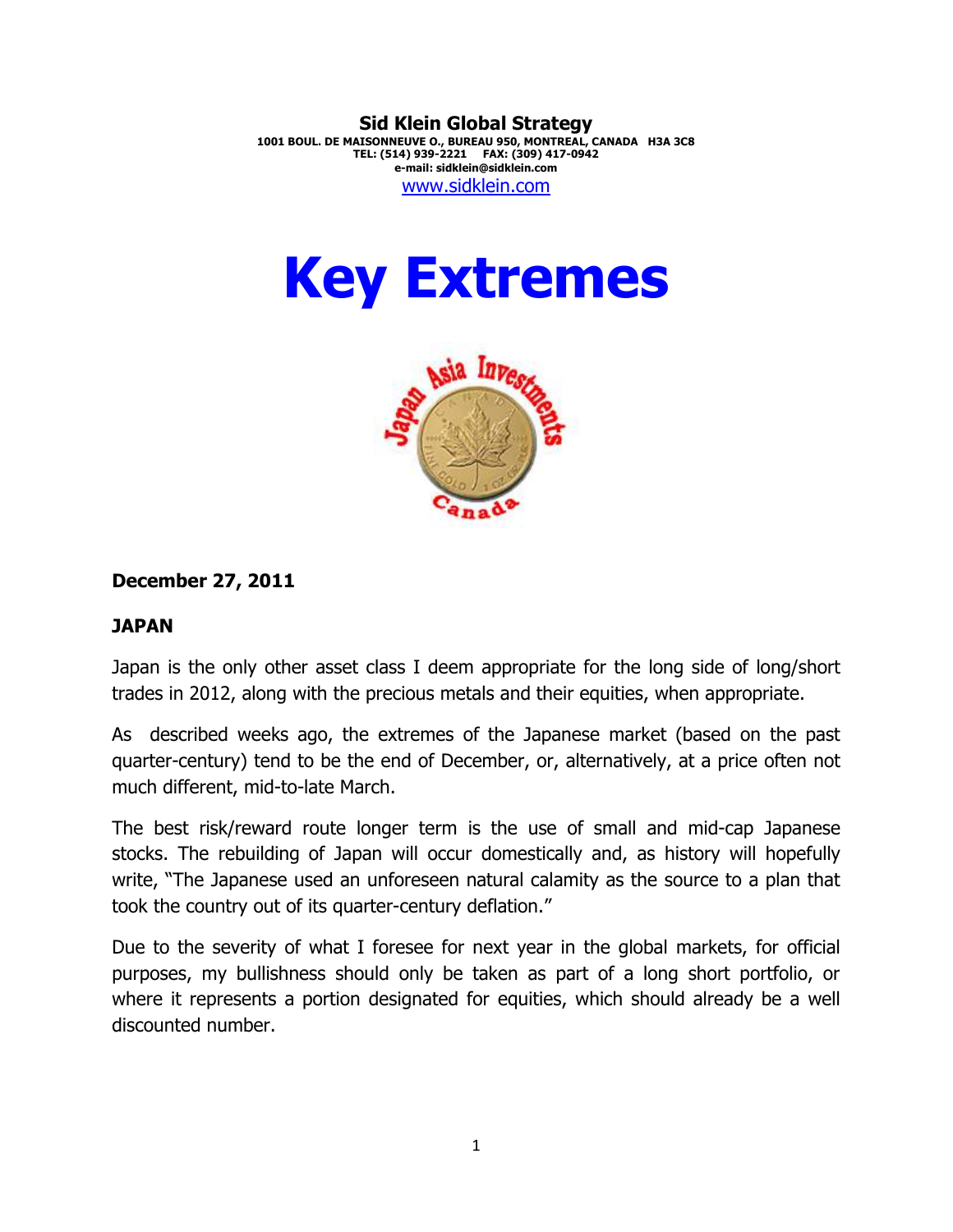With small stocks outperforming in the US in 2012, as well, we certainly see, longer term, small and mid-cap stocks as the best route toward optimization of any Japanrelated strategy.

Once again: The best time to buy or sell Japan is at our yearend or, less often, theirs, in March. Historically, if and when March exceeds the previous level, it can be marginal break or, as is often the case, a failed attempt at a new high or new low.

This is my lead index right now for ANY global long/short trade. This trade (i.e. – Nikkei–Dow), put on today, will yield extremely high risk-adjusted returns through 2012. This trade is recommended at today's prices.



## **CHINA**

The Shanghai index is in a serious and ongoing decline, the worst of which will be over by their New Year.

Chinese market woes range from property leverage in certain areas, to slowing growth. Of course, I have been to Asia to experience what Westerners call deflating or depressed or slowing. Our circumstances have rarely been as lively.

However, everything is relative and the Shanghai's malaise speaks of Asian and global weakening. There will be great demand in one area, but that's Japan's domestic domain, as discussed above.